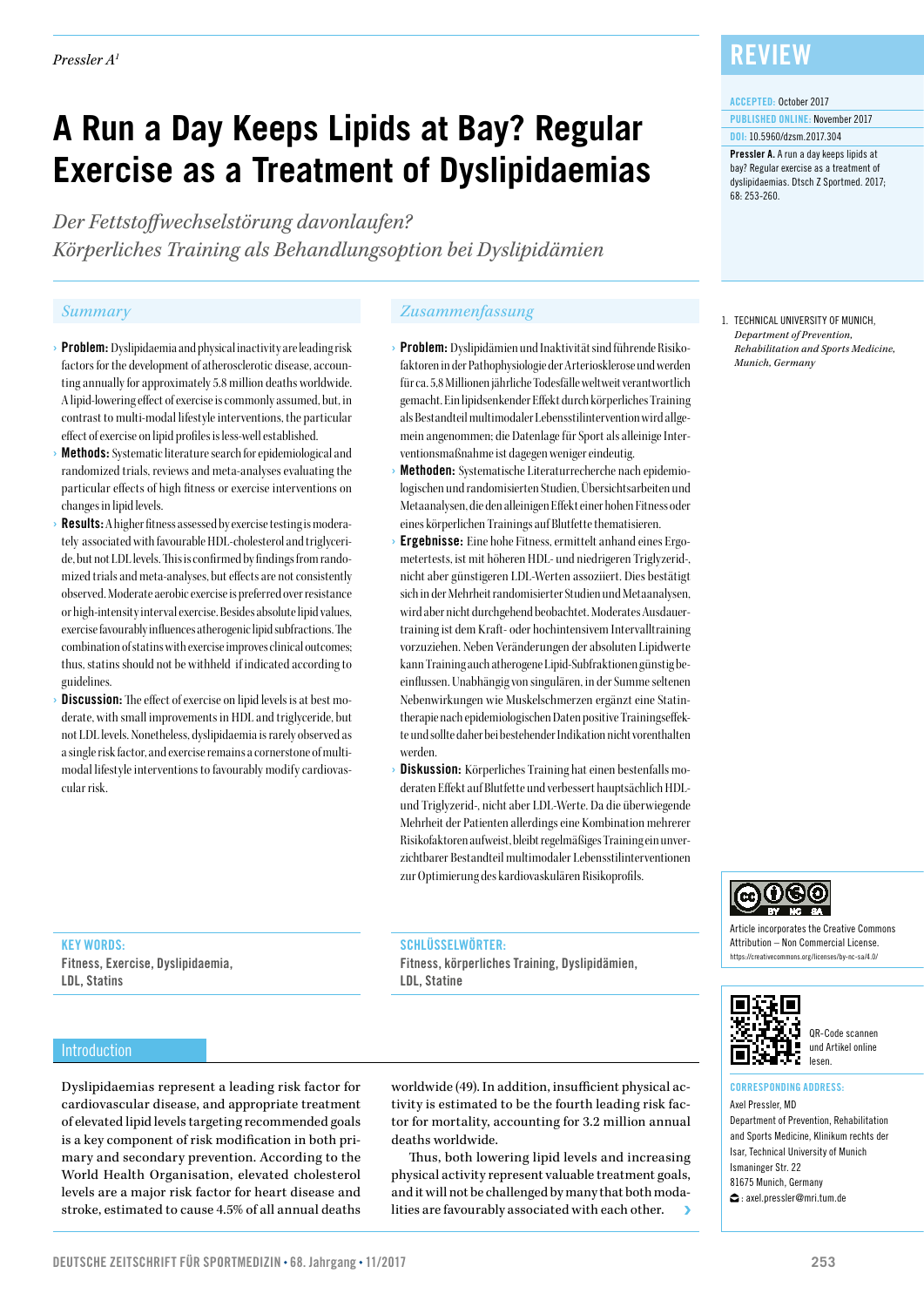However, exercise is usually offered as part of multi-modal lifestyle interventions including nutritional advice, whereas little is known on the independent effects of exercise on lipid levels. Therefore, the present article intends to summarize the current evidence on the contribution of exercise as a single intervention to improvements in lipid profiles, with respect to primary and secondary prevention of cardiovascular disease.

#### What Do Current Guidelines Advice?

According to the significance of appropriate lipid management, guidelines are updated in close intervals, with the current recommendations of the European Society of Cardiology in association with either the European Atherosclerosis Society (4) (EAS; focusing on dyslipidaemia) and the European Association of Cardiovascular Prevention and Rehabilitation (36) (focusing on prevention) having been published in 2016.

Both guidelines almost exclusively focus on Low-densitylipoprotein-cholesterol (LDL) as the primary treatment target, in line with the latest guidelines from the American Heart Association (43). Although the favourable epidemiological effect of elevated High-density-lipoprotein-cholesterol (HDL) levels on mortality is still acknowledged, recent efforts to reduce mortality risk by actively elevating HDL levels using various agents have mostly failed, despite substantial increases induced by these drugs (14).

Both initiation and intensity of LDL-lowering treatment are based on individual risk profiles, depending on the presence of other risk factors or atherosclerotic disease (table 1), with a target of <70mg/dl being still the current recommendation for very high-risk patients. However, targeting even lower LDL levels (up to 30mg/dl) by adding agents such as ezetimibe (3) or evolocumab has recently been shown to further improve clinical outcomes (42). Further outcome studies evaluating these (8) and other new treatment modalities (2, 38) are eagerly awaited as they will probably have significant impact on future recommendations.

Exercise is mentioned within the sections on non-pharmacological treatment options, but is largely embedded into the evidence for combined effects of multi-modal lifestyle interventions. Nonetheless, single evidence grades for exercise are provided in the EAS guidelines, with the highest evidence for increasing HDL (+++A), followed by reducing triglycerides (TG; ++A); instead, lowering LDL by exercise is less well established (LDL; +B) (4). The following paragraphs summarize the background of these evidence grades, which have been derived fom different scientific approaches.

#### The Epidemiological Perspective: "Fitness" and Lipid Levels

The "classic" epidemiological association of low LDL and high HDL levels with reduced mortality is still undoubtedly accepted. Regarding exercise, substantial evidence for the associations with lipid profiles can as well be derived from epidemiological observations. Nonetheless, the limitations of this approach have to be kept in mind, as exercise behaviours are measured indirectly (e.g. by questionnaires), results may statistically be confounded, and causality is often equivocal.

A very common approach has been to link the maximum workload attained during a single exercise test (commonly termed "fitness") to long-term mortality outcomes. Using this method, a landmark study by Myers et al. in 6,213 men (age 59±11 years (y)) has observed a significantly reduced mortality risk in the subgroup with the highest fitness as compared to the lowest fitness group, independent of a total cholesterol (TC) level >220mg (32). Similarly, in 5,721 women (52±8y) a higher fitness was associated with reduced mortality after adjustment for the Framingham Risk Score, which includes TC and HDL levels (10). These findings indicate that a high "fitness" as asessed by exercise testing appears to mitigate the unfavourable effects of elevated cholesterol levels in both middle-aged men and women.

A recent study has investigated the impact of fitness on the age-related longitudinal changes of lipid levels over the life course (35). In 11,418 healthy males (44±9y), a higher fitness level was associated with a delayed development of abnormal lipid profiles as compared to participants with low fitness. In 3,148 men (42±8y) undergoing preventive examinations at two different time points, both a loss in fitness and a gain in fatness (body mass index (BMI)) were associated with the development of hypercholesterolemia (27). In contrast, improving fitness was independently associated with a 30% lower risk for hypercholesterolemia. Thus, gaining fitness is apparently linked to improved lipid levels, independent of fatness changes.

In 27,158 asymptomatic females in the Women´s Health Study (55±7y), the amount of physical activity was assessed by questionnaire (31). A significantly lower proportion of women classified as "active" had HDL values <50mg/dl as compared to inactive women, independent of BMI category. In addition, normal-weight, active women were significantly less likely to show LDL levels >130mg compared to their sedentary counterparts, but this was not confirmed in the other BMI categories.

Epidemiological studies conducted in the 1990s provided evidence on the amount of endurance exercise required to improve lipid profiles. In 8,283 male recreational runners (45±10y), weekly running distances obtained by questionnaire were linked to individual lipid profiles (46). Runners with a weekly distance of >80km showed significantly higher HDL and lower TG levels compared to those running <16km. Differences in LDL levels were less pronounced. Similar findings were obtained with respect to increases in HDL in a cohort 1,837 female runners (45). These observations are of some interest, but few patients will be convinced of the benefits of running >80km/week. In addition, recent data did not show additional mortality benefits with increasing running distances per week (26), indicating that epidemiological associations based on evaluations at single time points do not always transfer into improved clinical outcomes.

Overall, findings from epidemiological studies indicate several positive associations between high fitness or physical activity level and favourable lipid profiles, mostly pertaining to improved HDL and TG levels, whereas the evidence for LDL is less clear. Although mortality risk is reduced in subjects with higher baseline fitness, a potential mediation of this association by exercise-induced lipid profile improvements cannot be derived from this data.

#### Randomized and Observational Trials

Few randomized controlled trials (RCT) of sufficient quality have focused on lipid levels as primary outcome of exercise interventions; they are by far more often assessed as secondary variables, lacking adequate statistical power. The latter are therefore preferably summarized in meta-analyses, presented in the subsequent section. Others have focused on the effect of specific types of exercise on lipid levels and are also presented in a later section.

In a RCT conducted in the early 1980s, 81 men (30-55y) were randomized to a regular, moderate running program (70-85% peak oxygen uptake (VO<sub>2</sub>peak)) over 1 year or to a non-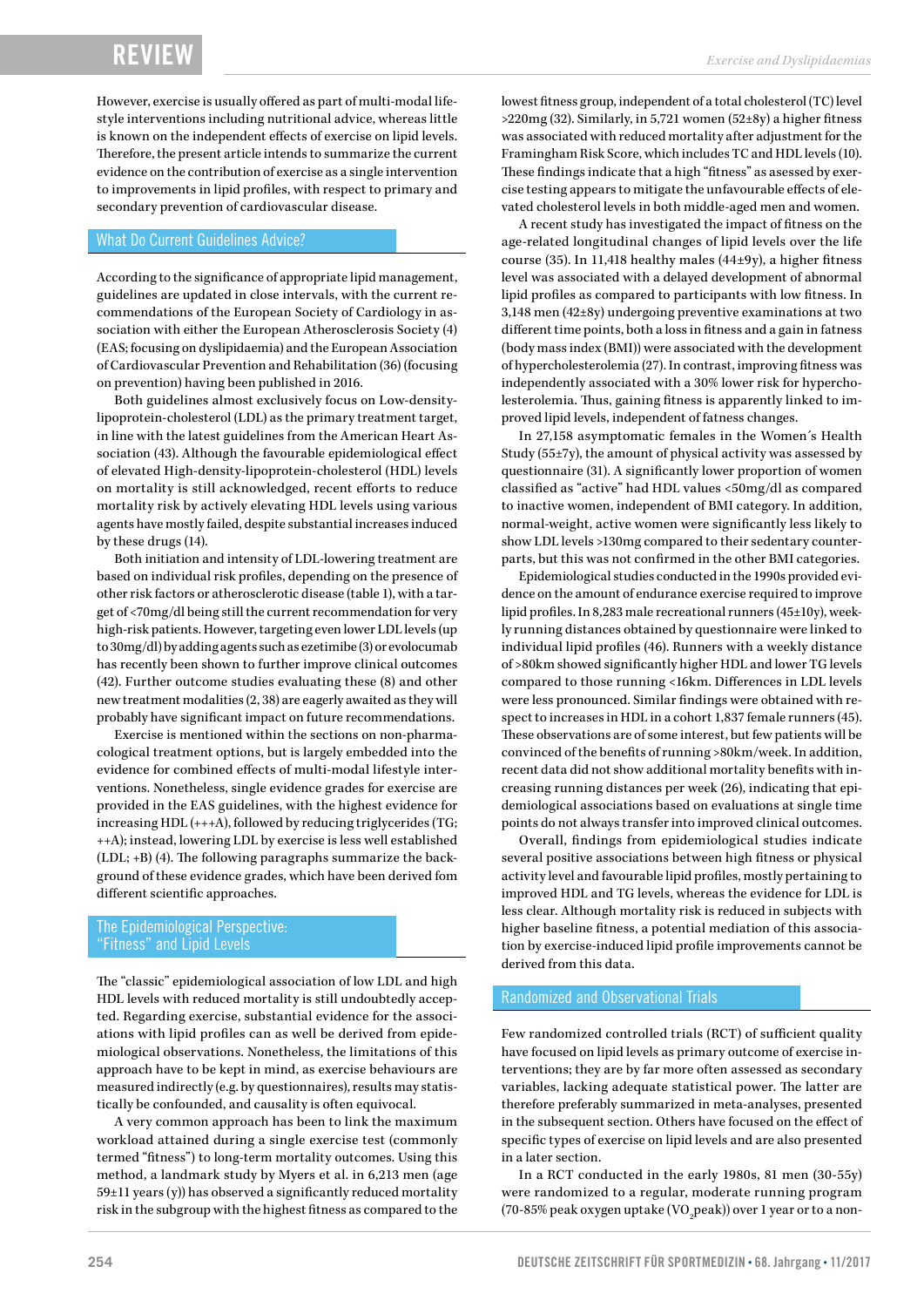#### Table 1

Treatment goals for lowering LDL levels according to risk factor constellation (modified from the European Society of Cardiology 2016 guidelines on dyslipidaemia and cardiovascular disease prevention (4, 30)). The SCORE system estimates the 10-year cumulative risk of a first fatal atherosclerotic event, based on traditional risk factors (age, gender, smoking, cholesterol, systolic blood pressure). Evidence grades are: Class/Level. CVD, cardiovascular disease; GFR, glomerular filtration rate; LDL, low-density-lipoprotein-cholesterol; SCORE, systematic coronary risk estimation.

| <b>RISK CATEGORY</b> | <b>DEFINED BY:</b>                                                                                                                                                                                                                                                                                                                                                                                                                                                                                                                                                                                                                                     | <b>LDL TREATMENT GOAL</b>                                                                                              | <b>EVIDENCE GRADE</b> |
|----------------------|--------------------------------------------------------------------------------------------------------------------------------------------------------------------------------------------------------------------------------------------------------------------------------------------------------------------------------------------------------------------------------------------------------------------------------------------------------------------------------------------------------------------------------------------------------------------------------------------------------------------------------------------------------|------------------------------------------------------------------------------------------------------------------------|-----------------------|
| Very high risk       | Any of the following:<br>- Documented CVD, clinical or unequivocal on imaging. This includes previous myocardial infarction,<br>acute coronary syndrome, coronary revascularisation, coronary artery bypass graft surgery, and other<br>arterial revascularization procedures, stroke and transient ischemic attack, peripheral artery disease,<br>and significant plaque on coronary angiography or carotid ultrasound.<br>- Diabetes with target organ damage (proteinuria, smoking, hypertension, dyslipidaemia)<br>- Severe chronic kidney disease (GFR < 30ml/min/1.73m <sup>2</sup> )<br>- A calculated SCORE ≥10% for 10-year risk of fatal CVD | $<$ 70mg/dl (1.8mmol/l)<br>or<br>reduction of at least 50% if baseline LDL is<br>between 70-135mg/dl (1.8-3.5mmol/l)   | IB                    |
| High risk            | - Markedly elevated single risk factors such as familial dyslipidaemias and severe hypertension<br>- Most other people with diabetes<br>- Moderate chronic kidney disease (GFR 30-59 ml/min/1.73m <sup>2</sup> )<br>- A calculated SCORE $\geq$ 5% and $<$ 10% for 10-year risk of fatal CVD                                                                                                                                                                                                                                                                                                                                                           | $<$ 100mg/dl (2.6mmol/l)<br>0r<br>reduction of at least 50% if baseline LDL is<br>between 100-200mg/dl (2.6-5.2mmol/l) | <b>IB</b>             |
| Moderate risk        | SCORE is $\geq$ 1% and <5% for 10-year risk of CVD                                                                                                                                                                                                                                                                                                                                                                                                                                                                                                                                                                                                     | $<$ 115mg/dl (3.0mmol/l)                                                                                               | <b>IlaC</b>           |
| Low risk             | SCORE is <1% for 10-year risk of CVD                                                                                                                                                                                                                                                                                                                                                                                                                                                                                                                                                                                                                   | should be considered                                                                                                   |                       |

exercising control group (48). Although lipid profiles in runners improved in absolute terms, group differences were not significant. Only runners with weekly distances >13km showed significant increases in HDL. Similar to the epidemiological observations mentioned above, running distance per week was significantly associated with improved HDL and LDL levels.

In the observational HERITAGE Family study, 675 participants from black and white families (17-65y) underwent 20 weeks of moderate aerobic exercise training on cycle ergometers (75% VO $_{\textrm{\tiny{2}}}$ peak) (28). A modest, but significant increase in HDL in males and females and a significant reduction of TG in males was observed; other lipid levels remained unchanged. Interestingly, the lipid response to exercise correlated significantly within family members (40), indicating a contribution of genetic factors to the extent of exercise-induced effects.

Summarizing these findings, the effect of prolonged moderate-intensity aerobic exercise interventions on lipid levels was rather disappointing. Again, HDL and TG appeared to be the primary target of exercise, whereas LDL remained largely unaffected.

#### Meta-Analyses

Several meta-analyses have summarized the specific effects of exercise interventions on lipid levels, either assessed as primary or secondary outcomes.

Kodama et al. summarized 25 RCT with 1,404 participants (23-75y) evaluating the effect of aerobic exercise interventions with a minimum duration of 8 weeks particularly on HDL (21). They observed a mean, statistically significant increase of 2.53mg/dl, but a minimum of 120 min of exercise per week was necessary to induce these changes. The effect was most pronounced in subjects with a BMI <28kg/m $^{\rm 2}$  and a TC >220mg/ dl, and the duration of exercise sessions was a strong predictor of HDL increase. Kelley et al. summarized studies focusing on aerobic exercise interventions (≥8 weeks) particularly in overweight and obese individuals (18). In 13 RCT with 613 participants (31-63y), only TG was significantly reduced by 16% with no changes in TC, HDL and LDL levels. In 1260 patients with coronary artery disease (50-67y), Kelley et al. found 10 RCT of sufficient quality, evaluating the effect of aerobic exercise interventions (≥4 weeks) on lipid levels (16). They reported modest, but significant improvements in HDL (+3.7±1.3mg/dl) and TG (-19.3±5.4mg/dl), with no changes in TC and LDL levels.

Findings from these meta-analyses very much reflect those of larger single RCT in confirming HDL and TG as primary targets of exercise interventions in both primary and secondary prevention, consistent with the evidence grades provided in the above-mentioned guidelines.

#### Which Type of Exercise?

The vast majority of studies has implemented interventions based on moderate aerobic exercise at intensities ranging from 60-85% VO<sub>2</sub>peak. However, resistance training (RT) or high-intensity interval training (HIIT) may represent alternative approaches in selected patients, and several studies have evaluated their particular effects on lipid levels.

Kelley et al. performed a meta-analyses of 29 RCT in 1,329 participants applying exclusively RT interventions (≥ 4 weeks) in adult populations (20-75y) and measuring changes in lipid levels as outcomes (15). Interestingly, they found significant improvements in TC (-2.7%), LDL (-4.6%) and TG (-6.4%) levels, but not in HDL levels. These findings were not confirmed by a meta-analysis in patients with type 2 diabetes, summarizing 34 RCT with either aerobic or resistance exercise alone or combined (5). RT showed no effect on lipid levels; a significant TG reduction was observed only when it was combined with aerobic exercise. None of the intervention modalities resulted in significant changes in HDL and LDL levels.

A landmark study evaluating the effect of amount vs. intensity of exercise on a variety of lipid parameters was conducted by Kraus et al. (23). A total of 84 sedentary, overweight-to-obese, dyslipidemic men and women (51±8y) were randomized to 3 subgroups differing by pre-defined amounts and intensities of exercise, or to a non-exercising control group. After 8 months of training, a significant increase in HDL was observed only in the group performing high amount and high intensity exercise. No overall effects on TC and LDL were observed. Summarizing the absolute group-effects on all investigated lipoprotein parameters, there was a clear association with the amount, but not with the intensity of exercise. Similarly, Tjonna et al. compared moderate exercise with HIIT in patients with the Metabolic Syndrome, and significant improvements in HDL levels were only seen in the moderate exercise group (44). Accordingly, in a review on RCT applying HIIT interventions (≥8 weeks), only 3 of 14 studies reported significant increases in HDL levels, with no overall effect on any other lipid parameters (19).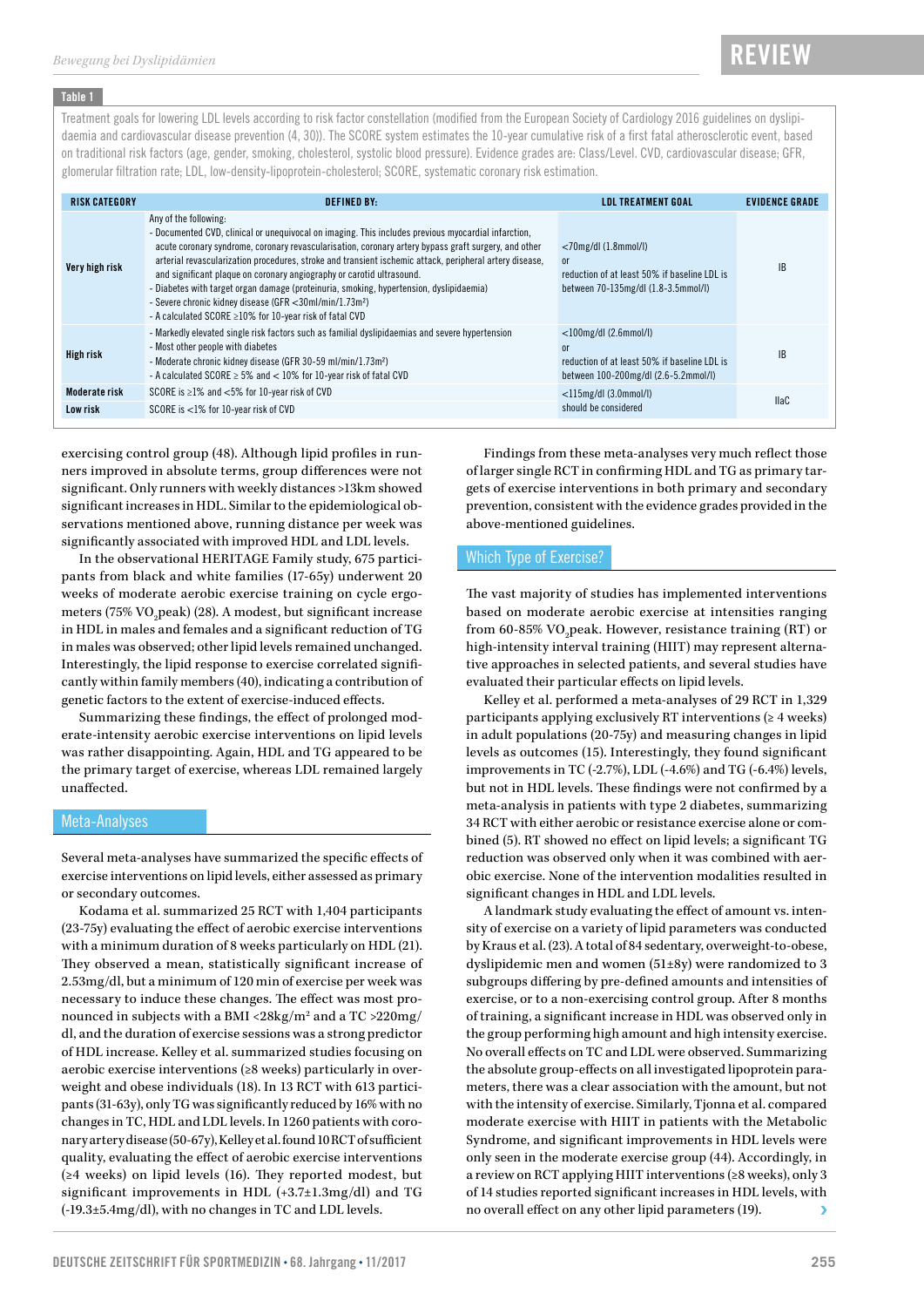In summary, moderate aerobic exercise appears superior to RT or HIIT, with the amount rather than the intensity of exercise being more effective in improving HDL and TC levels. In other words, when selectively intending to improve lipid levels, performing long bouts of moderate, dynamic exercise should be preferred over short, intensive bouts, including RT. No consistent effect is reported on LDL levels, again reflecting the lower evidence grade pertaining to this parameter in current guidelines.

#### Is Increased Physical Activity already Sufficient?

Increased physical activity (PA) is favourably associated with reduced mortality (25), but few studies have focused on its particular effect on lipid levels, further limited by sometimes diffuse differentiations between "exercise" and "physical activity" particularly in epidemiological approaches. In the Women´s Health Study mentioned above, beneficial lipid profiles contributed approximately 20% to the cardiovascular risk reduction associated with increased PA (30). In the CARDIA study on 12,364 middle-aged adults, walking or cycling to work (assessed by questionnaire) was linked to improved TG levels in men, with no effect on other lipids and in women (9). In contrast, when comparing 33,060 runners with 15,945 walkers from the National runners´ and walkers´ health cohorts (51±11y), the amount of risk reduction for incident hypercholesterolemia was similar among groups of similar energy expenditures (47). Regarding sedentary behaviour, in 8,800 Australian adults (53±14y), a television viewing time of <2 hours per day was associated with more favourable lipid profiles compared to ≥2 hours, although absolute differences were small (7).

In randomized approaches, following a PA counseling intervention in 179 type 2 diabetic subjects (62±1y), lipid profiles overall improved alongside weekly increases in energy expenditure; statistical significance was reached when values corresponding to 2.5 hours of walking were exceeded (6). In contrast, a meta-analysis of 25 RCT evaluating effects of >8 weeks of walking on lipid levels in 1,176 adults (49±14y), only LDL was significantly reduced (-5.5±2.2mg/dl) (17). Interestingly, according to a recent meta-analysis (34), performing >12 weeks of Tai Chi resulted in significantly lower TG levels (-16.8mg/dl) compared to controls, without affecting other lipid parameters.

Overall, findings are inconsistent with respect to single lipid parameters, but results from PA studies suggest that ´something is better than nothing`. Thus, patients should be motivated to increase their PA habits, but should be informed that effects will be more pronounced with more vigorous activities.

#### Quality, not Quantity? Exercise Effects on Particle Structure

High HDL and low LDL levels are epidemiologically associated with reduced mortality, thus improving the quantity of these parameters has been the traditional focus of exercise intervention studies. However, changes in their "quality", namely particle size and structure, have also been linked to an increased risk for developing atherosclerotic disease. Regarding LDL subfractions, this particularly pertains to the proportion of particles of small density, whereas risk appears reduced with increasing LDL particle size. In the study by Kraus et al. on amount and intensity of exercise presented above (23), no changes in total LDL levels, but significant reductions of small dense particles and increases in particle size were observed, indicating beneficial exercise effects on a molecular level. Similarly, a significantly lower proportion of LDL small dense subfractions were reported in fit vs. unfit hypercholesterolemic men (as assessed by exercise testing) (12).

Regarding HDL, recent research has also focused on functional components rather than simply measuring absolute levels. In the population-based Dallas Heart Study, HDL efflux capacity (the ability of HDL to accept cholesterol from macrophages), but not baseline HDL level was inversely associated with incident cardiovascular events after adjustment for baseline risk factors (41). Furthermore, in the JUPITER-trial on the effects of rosuvastatin in primary prevention, HDL particle number rather than absolute HDL levels was the strongest predictor of incident cardiovascular disease, independent of medication (20). These parameters have not specifically been targeted in exercise intervention studies so far. However, Adams et al. have focused on another important, but less known functional property of HDL, the ability to promote endothelial function by stimulating the production of nitric oxide in vascular endothelial cells (1). This function was shown to be impaired in heart failure patients as compared to healthy controls, but was restored after 12 weeks of aerobic exercise training, which was, in turn, clinically linked to improved flow-mediated dilatation.

Apart from these preliminary observations, a key clinical problem remains unresolved. As mentioned above, druginduced massive HDL increases have not consistently resulted in a reduction of cardiovascular events as compared to placebo. Thus, at this point of time, it is equivocal whether the comparably small increases in HDL levels induced by exercise will transfer into any clinical significance at all.

#### Exercise, Lipoprotein(a) and Familial Hypercholesterolemia

Although Lp(a) significantly contributes to the development of coronary and valvular heart disease, data on associations with exercise or fitness levels is scarce. When comparing the most active with the inactive group of females in the Women´s Health Study already cited above, Lp(a) as part of a set of "novel" lipids showed only a small contribution (15.5%) to overall risk reduction (30). In an observational study on diabetic men (55±8y), higher fitness as assessed by exercise testing was associated with significantly lower levels of Lp(a), but no clinical outcomes were reported (13). Regarding familial hypercholesterolemia (FAH), some affected patients may have been included in the studies mentioned so far, but no exercise intervention study has specifically targeted this particular cohort. However, in an observational study on 639 patients with heterozyguous FAH free of cardiovascular disease at baseline, decreased exercise capacity assessed by exercise testing significantly predicted incident coronary events during follow-up (37). In summary, both the evidence for the effect of regular exercise on elevated Lp(a) levels and in FAH is low, and future research is required before definitive conclusions are permitted.

#### Statins and Exercise – an Unfavourable Combination?

Depending on the risk profiles, many patients will be candidates for both exercise interventions and statin treatment. Kokkinos et al. investigated the combined effect of fitness (exercise test) and statin therapy in a population of 10,043 men (59±11y) with and without cardiovascular disease (22). A total of 2,318 deaths were noted during a follow-up of 10 years, and both high fitness and statin therapy were independently associated with reduced mortality. If both modalities were present, risk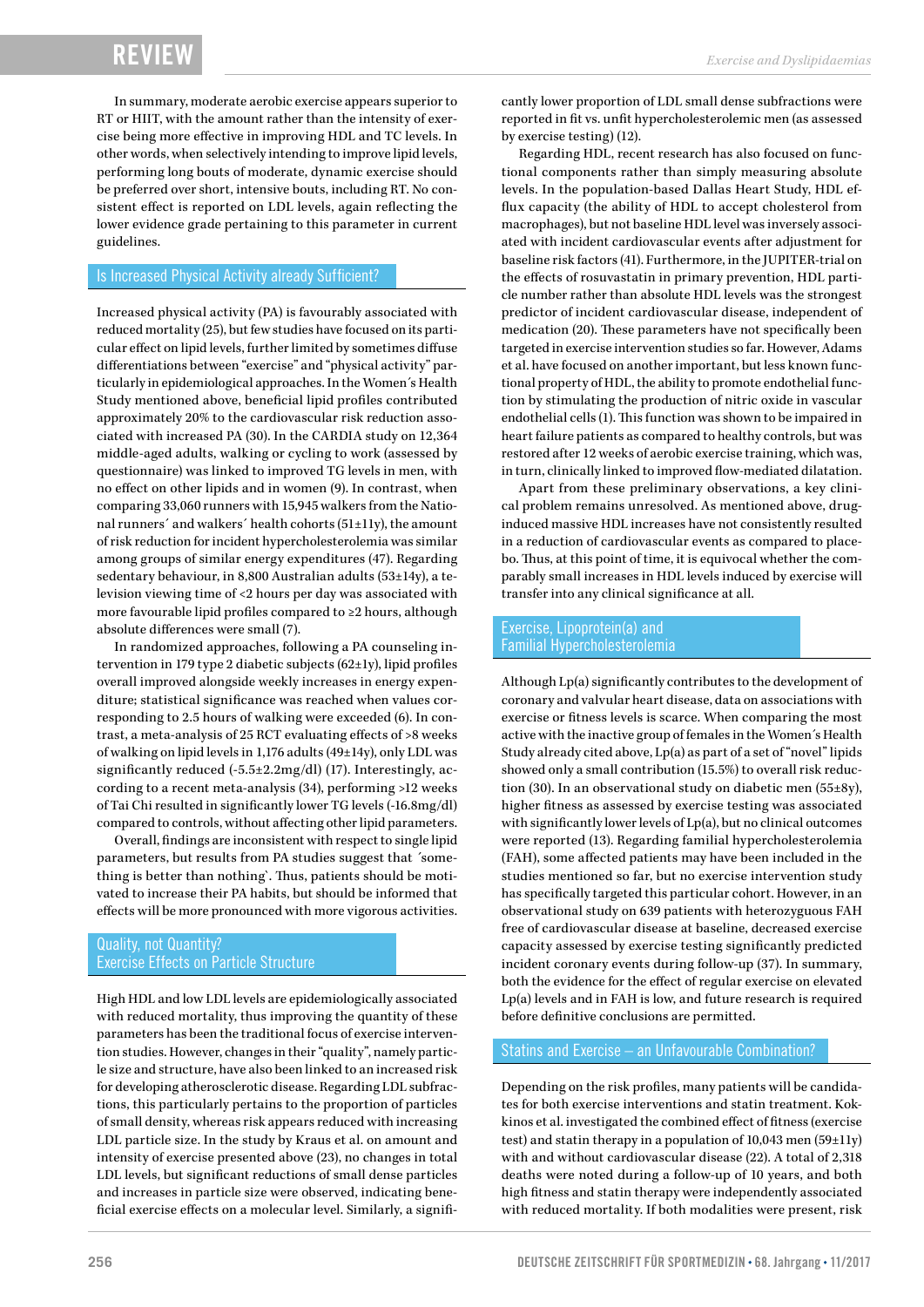

reduction was more than doubled, indicating an exponential beneficial effect of combining exercise and statins at least from an epidemiological perspective (fig. 1). In a cardiac rehabilitation setting, no differences in changes in VO<sub>2</sub>peak after 3 months of exercise training were observed between patients with (n=968) or without (n=233) statin treatment (39).

In contrast, in a RCT in patients with the Metabolic Syndrome, 37 participants (43±11y) were randomized to 12 weeks of aerobic exercise alone or to exercise and simvastatin 40mg (29). VO<sub>2</sub> peak increased significantly in the exercise-only group, but was blunted in the combined group, indicating an unfavourable interaction between statins and exercise in this small population. Moreover, among patients there is an increasing scepticism regarding the initiation and value of statin therapy, unfortunately supported by many media reports in recent years (33). This often pertains to side effects such as myalgia, a clinical problem that indeed requires attention in individual cases, but the prevalence of which is much lower than anticipated (11, 24).

In summary, statin therapy may attenuate the effects induced by regular exercise in single cases, but the overall evidence suggests neutral or even beneficial effcts of combining both treatments. It is therefore not justified to withhold statin treatment (if indicated according to current guidelines) in patients exercising regularly, or vice versa.

#### **Conclusion**

Summarizing the current evidence, effects of regular exercise on lipid levels are at best modest, and many studies have yielded rather disappointing results. Long bouts of moderate aerobic exercise are preferred over resistance or high-intensity interval exercise. Small improvements in HDL and TG are most frequently observed, the clinical significance of which remains to be established. LDL is rarely affected in absolute terms, but exercise-induced reductions of atherogenic small dense subfractions indicate that future research should additionally focus on changes in lipid quality rather than quantity. Elevated LDL levels should be treated according to current guidelines, which in many cases will include early-onset statin therapy. Apart from individual side effects pertaining to symptoms of myalgia, the overall evidence supports a favourable effect of combining exercise and statin therapy.

Finally, as stated in the introduction, the present article focuses on the effects of exercise on lipid levels as a single intervention. Since in many patients abnormal lipid profiles are part of a combination of various risk factors, exercise training as a key component of multi-modal lifestyle interventions remains a cornerstone of non-pharmacological therapies and should be implemented into treatment strategies whereever possible.

#### **Conflict of Interest**

*The author has no conflict of interest.*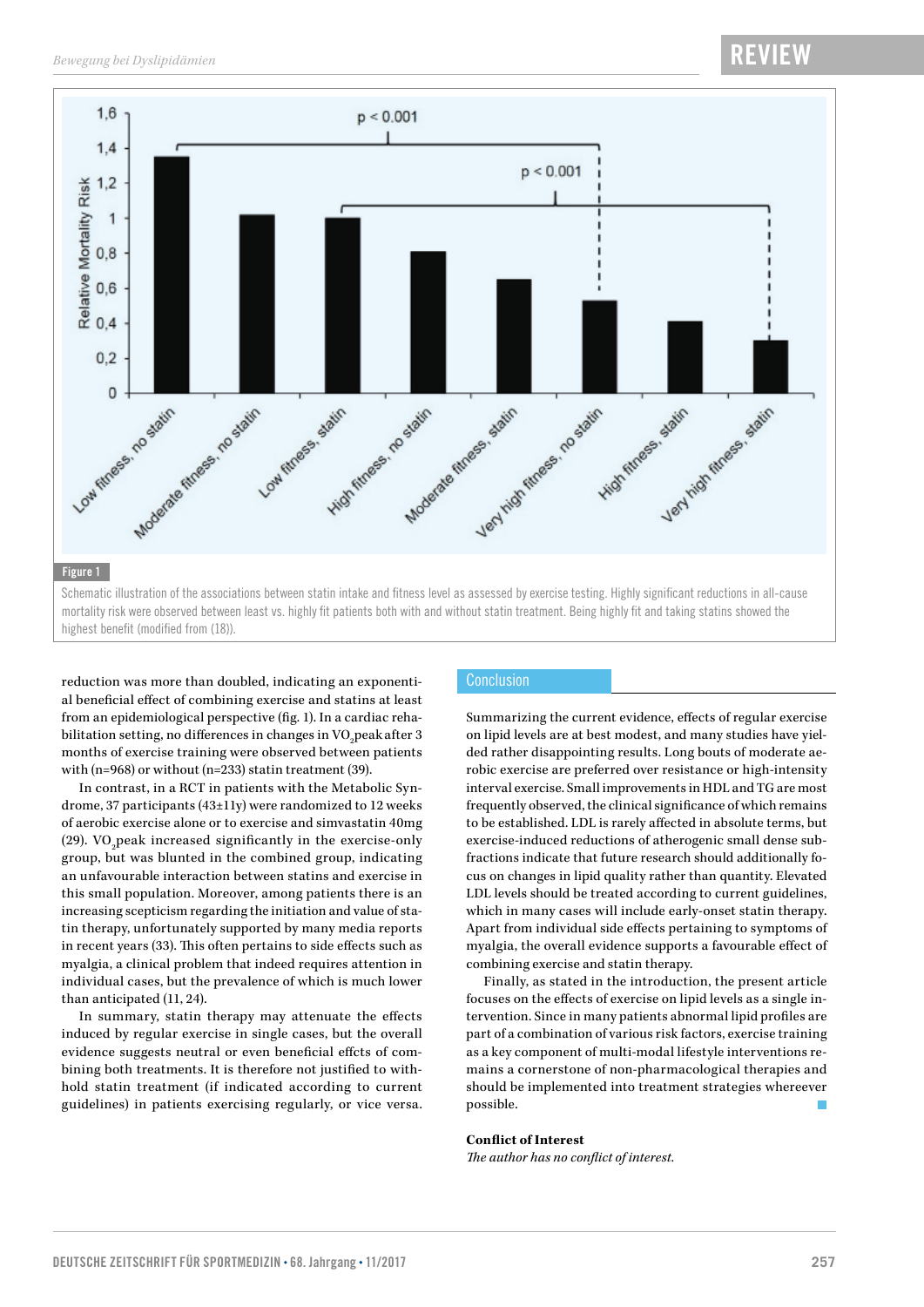### Review

#### References

- (1) ADAMS V, BESLER C, FISCHER T, RIWANTO M, NOACK F, HÖLLRIEGEL R, OBERBACH A, JEHMLICH N, VOLKER U, WINZER EB, LENK K, HAMBRECHT R, SCHULER G, LINKE A, LANDMESSER U, ERBS S. Exercise training in patients with chronic heart failure promotes restoration of highdensity lipoprotein functional properties. Circ Res. 2013; 113: 1345-1355. doi:10.1161/CIRCRESAHA.113.301684
- (2) BLOM DJ, AVERNA MR, MEAGHER EA, DU TOIT THERON H, SIRTORI CR, HEGELE RA, SHAH PK, GAUDET D, STEFANUTTI C, VIGNA GB, LARREY D, BLOEDON LT, FOULDS P, RADER DJ, CUCHEL M. Long-Term Efficacy and Safety of the Microsomal Triglyceride Transfer Protein Inhibitor Lomitapide in Patients With Homozygous Familial Hypercholesterolemia. Circulation. 2017; 136: 332-335. doi:10.1161/CIRCULATIONAHA.117.028208
- (3) CANNON CP, BLAZING MA, GIUGLIANO RP, MCCAGG A, WHITE JA, THEROUX P, DARIUS H, LEWIS BS, OPHUIS TO, JUKEMA JW, DE FERRARI GM, RUZYLLO W, DE LUCCA P, IM K, BOHULA EA, REIST C, WIVIOTT SD, TERSHAKOVEC AM, MUSLINER TA, BRAUNWALD E, CALIFF RM; IMPROVE-IT INVESTIGATORS. Ezetimibe Added to Statin Therapy after Acute Coronary Syndromes. N Engl J Med. 2015; 372: 2387-2397. doi:10.1056/NEJMoa1410489
- (4) CATAPANO AL, GRAHAM I, DE BACKER G, WIKLUND O, CHAPMAN MJ, DREXEL H, HOES AW, JENNINGS CS, LANDMESSER U, PEDERSEN TR, REINER Z, RICCARDI G, TASKINEN MR, TOKGOZOGLU L, VERSCHUREN WM, VLACHOPOULOS C, WOOD DA, ZAMORANO JL. 2016 ESC/EAS guidelines for the management of dyslipidaemias. Eur Heart J. 2016; 37: 2999-3058. doi:10.1093/eurheartj/ehw272
- (5) CHUDYK A, PETRELLA RJ. Effects of exercise on cardiovascular risk factors in type 2 diabetes: a meta-analysis. Diabetes Care. 2011; 34: 1228-1237. doi:10.2337/dc10-1881
- (6) DI LORETO C, FANELLI C, LUCIDI P, MURDOLO G, DE CICCO A, PARLANTI N, RANCHELLI A, FATONE C, TAGLIONI C, SANTEUSANIO F, DE FEO P. Make your diabetic patients walk: long-term impact of different amounts of physical activity on type 2 diabetes. Diabetes Care. 2005; 28: 1295-1302. doi:10.2337/diacare.28.6.1295
- (7) DUNSTAN DW, BARR EL, HEALY GN, SALMON J, SHAW JE, BALKAU B, MAGLIANO DJ, CAMERON AJ, ZIMMET PZ, OWEN N. Television viewing time and mortality: the Australian Diabetes, Obesity and Lifestyle Study (AusDiab). Circulation. 2010; 121: 384-391. doi:10.1161/CIRCULATIONAHA.109.894824
- (8) GIUGLIANO RP, SABATINE MS. Are PCSK9 inhibitors the next breakthrough in the cardiovascular field? J Am Coll Cardiol. 2015; 65: 2638-2651. doi:10.1016/j.jacc.2015.05.001
- (9) GORDON-LARSEN P, BOONE-HEINONEN J, SIDNEY S, STERNFELD B, JACOBS DR JR, LEWIS CE. Active commuting and cardiovascular disease risk: the CARDIA study. Arch Intern Med. 2009; 169: 1216-1223. doi:10.1001/archinternmed.2009.163
- (10) GULATI M, PANDEY DK, ARNSDORF MF, LAUDERDALE DS, THISTED RA, WICKLUND RH, AL-HANI AJ, BLACK HR. Exercise capacity and the risk of death in women: the St James Women Take Heart Project. Circulation. 2003; 108: 1554-1559. doi:10.1161/01. CIR.0000091080.57509.E9
- (11) GUPTA A, THOMPSON D, WHITEHOUSE A, COLLIER T, DAHLOF B, POULTER N, COLLINS R, SEVER P; ON BEHALF OF THE ASCOT INVESTIGATORS. Adverse events associated with unblinded, but not with blinded, statin therapy in the Anglo-Scandinavian Cardiac Outcomes Trial-Lipid-Lowering Arm (ASCOT-LLA): a randomised double-blind placebo-controlled trial and its non-randomised non-blind extension phase. Lancet. 2017; 389: 2473-2481. doi:10.1016/S0140-6736(17)31075-9
- (12) HALLE M, BERG A, KÖNIG D, KEUL J, BAUMSTARK MW. Differences in the concentration and composition of low-density lipoprotein subfraction particles between sedentary and trained hypercholesterolemic men. Metabolism. 1997; 46: 186-191. doi:10.1016/S0026-0495(97)90300-0
- (13) JAE SY, HEFFERNAN KS, LEE MK, FERNHALL B, PARK WH. Relation of cardiorespiratory fitness to inflammatory markers, fibrinolytic factors, and lipoprotein(a) in patients with type 2 diabetes mellitus. Am J Cardiol. 2008; 102: 700-703. doi:10.1016/j. amjcard.2008.05.012
- (14) KEENE D, PRICE C, SHUN-SHIN MJ, FRANCIS DP. Effect on cardiovascular risk of high density lipoprotein targeted drug treatments niacin, fibrates, and CETP inhibitors: meta-analysis of randomised controlled trials including 117,411 patients. BMJ. 2014; 349: g4379. doi:10.1136/bmj.g4379
- (15) KELLEY GA, KELLEY KS. Impact of progressive resistance training on lipids and lipoproteins in adults: a meta-analysis of randomized controlled trials. Prev Med. 2009; 48: 9-19. doi:10.1016/j. ypmed.2008.10.010
- (16) KELLEY GA, KELLEY KS, FRANKLIN B. Aerobic exercise and lipids and lipoproteins in patients with cardiovascular disease: a metaanalysis of randomized controlled trials. J Cardiopulm Rehabil. 2006; 26: 131-139. doi:10.1097/00008483-200605000-00002
- (17) KELLEY GA, KELLEY KS, TRAN ZV. Walking, lipids, and lipoproteins: a meta-analysis of randomized controlled trials. Prev Med. 2004; 38: 651-661. doi:10.1016/j.ypmed.2003.12.012
- (18) KELLEY GA, KELLEY KS, VU TRAN Z. Aerobic exercise, lipids and lipoproteins in overweight and obese adults: a meta-analysis of randomized controlled trials. Int J Obes. 2005; 29: 881-893. doi:10.1038/sj.ijo.0802959
- (19) KESSLER HS, SISSON SB, SHORT KR. The potential for high-intensity interval training to reduce cardiometabolic disease risk. Sports Med. 2012; 42: 489-509. doi:10.2165/11630910-000000000-00000
- (20) KHERA AV, DEMLER OV, ADELMAN SJ, COLLINS HL, GLYNN RJ, RIDKER PM, RADER DJ, MORA S. Cholesterol efflux capacity, high-density lipoprotein particle number, and incident cardiovascular events: an analysis from the JUPITER trial (Justification for the Use of statins in Prevention: an Intervention Trial Evaluating Rosuvastatin). Circulation. 2017; 135: 2494-2504. doi:10.1161/ CIRCULATIONAHA.116.025678
- (21) KODAMA S, TANAKA S, SAITO K, SHU M, SONE Y, ONITAKE F, SUZUKI E, SHIMANO H, YAMAMOTO S, KONDO K, OHASHI Y, YAMADA N, SONE H. Effect of aerobic exercise training on serum levels of high-density lipoprotein cholesterol: a meta-analysis. Arch Intern Med. 2007; 167: 999-1008. doi:10.1001/archinte.167.10.999
- (22) KOKKINOS PF, FASELIS C, MYERS J, PANAGIOTAKOS D, DOUMAS M. Interactive effects of fitness and statin treatment on mortality risk in veterans with dyslipidaemia: a cohort study. Lancet. 2013; 381: 394-399. doi:10.1016/S0140-6736(12)61426-3
- (23) KRAUS WE, HOUMARD JA, DUSCHA BD, KNETZGER KJ, WHARTON MB, MCCARTNEY JS, BALES CW, HENES S, SAMSA GP, OTVOS JD, KULKARNI KR, SLENTZ CA. Effects of the amount and intensity of exercise on plasma lipoproteins. N Engl J Med. 2002; 347: 1483-1492. doi:10.1056/NEJMoa020194
- (24) LAUFS U, SCHARNAGL H, HALLE M, WINDLER E, ENDRES M, MÄRZ W. Treatment Options for Statin-Associated Muscle Symptoms. Dtsch Arztebl Int. 2015; 112: 748-755. doi:10.3238/ arztebl.2015.0748
- (25) LEAR SA, HU W, RANGARAJAN S, GASEVIC D, LEONG D, IQBAL R, CASANOVA A, SWAMINATHAN S, ANJANA RM, KUMAR R, ROSENGREN A, WEI L, YANG W, CHUANGSHI W, HUAXING L, NAIR S, DIAZ R, SWIDON H, GUPTA R, MOHAMMADIFARD N, LOPEZ-JARAMILLO P, OGUZ A, ZATONSKA K, SERON P, AVEZUM A, POIRIER P, TEO K, YUSUF S. The effect of physical activity on mortality and cardiovascular disease in 130 000 people from 17 high-income, middle-income, and low-income countries: the PURE study. Lancet. 2017 [Epub ahead of print]. doi:10.1016/S0140-6736(17)31634-3
- (26) LEE DC, PATE RR, LAVIE CJ, SUI X, CHURCH TS, BLAIR SN. Leisure-time running reduces all-cause and cardiovascular mortality risk. J Am Coll Cardiol. 2014; 64: 472-481. doi:10.1016/j.jacc.2014.04.058
- (27) LEE DC, SUI X, CHURCH TS, LAVIE CJ, JACKSON AS, BLAIR SN. Changes in fitness and fatness on the development of cardiovascular disease risk factors hypertension, metabolic syndrome, and hypercholesterolemia. J Am Coll Cardiol. 2012; 59: 665-672. doi:10.1016/j.jacc.2011.11.013
- (28) LEON AS, RICE T, MANDEL S, DESPRES JP, BERGERON J, GAGNON J, RAO DC, SKINNER JS, WILMORE JH, BOUCHARD C. Blood lipid response to 20 weeks of supervised exercise in a large biracial population: the HERITAGE Family Study. Metabolism. 2000; 49: 513-520. doi:10.1016/S0026-0495(00)80018-9